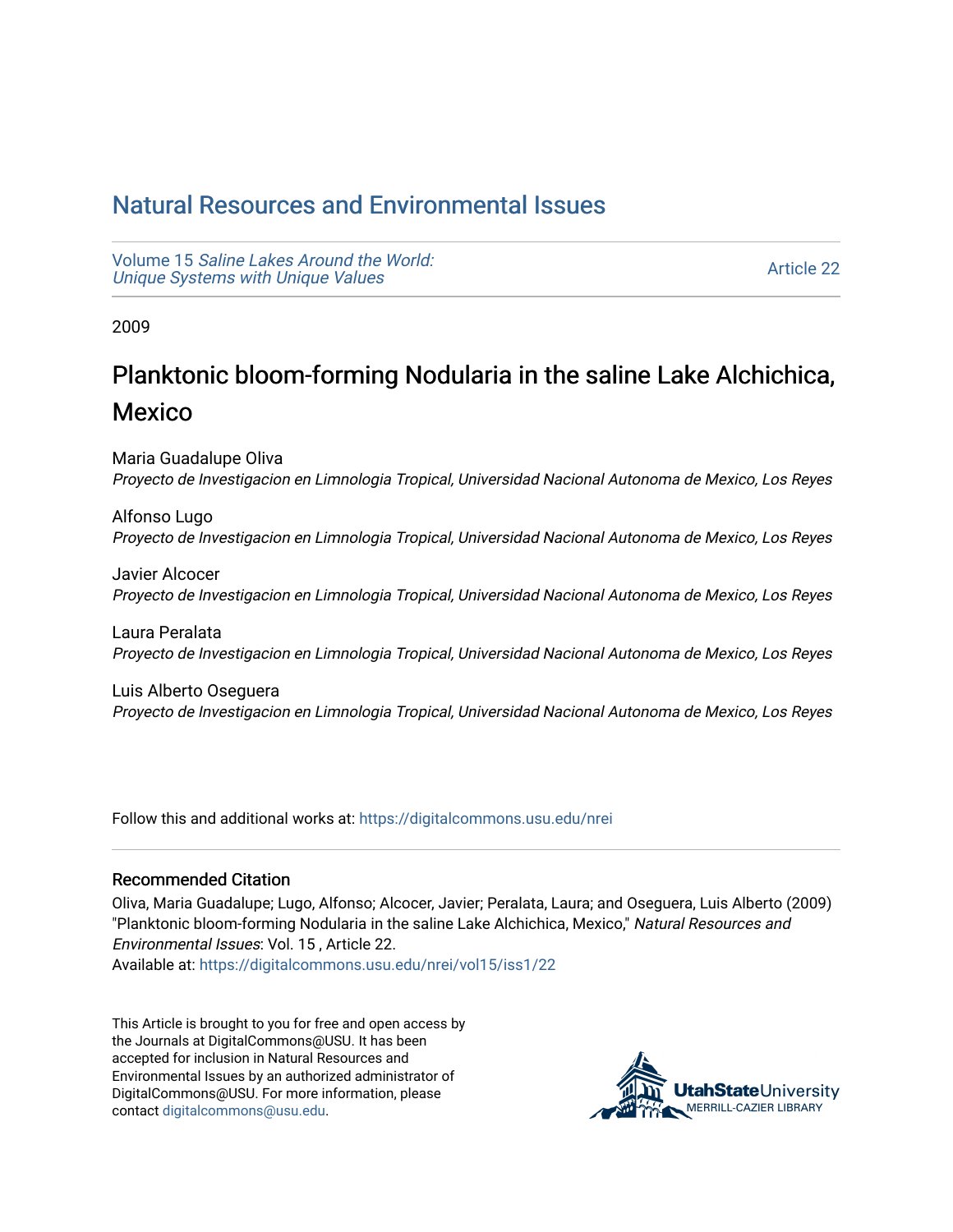## **Planktonic Bloom-Forming** *Nodularia* **in the Saline Lake Alchichica, Mexico**

**María Guadalupe Oliva1 , Alfonso Lugo<sup>1</sup> , Javier Alcocer1 , Laura Peralta1 & Luis Alberto Oseguera1,2**

1 Proyecto de Investigación en Limnología Tropical, FES Iztacala, Universidad Nacional Autónoma de México, Av. De Los Barrios No. 1, Los Reyes Iztacala, 54090 Tlalnepantla, Edo. De México, México; <sup>2</sup>Programa de Posgrado en Ciencias del Mar y Limnología, Universidad Nacional Autónoma de México

Corresponding author:

María Guadalupe Oliva, Proyecto de Investigación en Limnología Tropical, FES Iztacala, Universidad Nacional Autónoma de México, Av. De Los Barrios No. 1, Los Reyes Iztacala, 54090 Tlalnepantla, Edo. De México, México

E-mail: oliva@servidor.unam.mx

#### **ABSTRACT**

Lake Alchichica displays a characteristic cyanobacterial bloom associated with the onset of the stratification period (April-June). It mostly consists of the nitrogen-fixing cyanobacterium *Nodularia spumigena*. Filaments of *Nodularia* were straight, usually with an evident colorless, transparent sheath, with gas vesicles and without akinetes. The bloom developed in waters with a conductivity  $(K_{25})$  of 13.47 to 14.14 mS cm<sup>-1</sup> (total dissolved solids around 8.7-9.2 g  $1^{-1}$ ). Water column temperature was between 14.1 and 21.2ºC, the pH fluctuated between 8.8 and 10.0, and dissolved oxygen between 0 and 9.3 mg  $1^{-1}$ . The annual mean concentration of N-NO<sub>3</sub> was highest in 2001 (1.0  $\mu$ M) and lowest in 2000 (0.4  $\mu$ M). For P-PO<sub>4</sub> the highest mean value was measured in 2002 (0.8  $\mu$ M) with the lowest value in 1999 (0.4  $\mu$ M). We monitored the bloom throughout four annual cycles (1999–2002). The intensity of growth and extent of the presence of *N. spumigena* in Lake Alchichica differed among the years. The highest mean density was observed in 2001 (1.36 x  $10^{11}$  cells m<sup>-2</sup>), while the lowest values were found in 2000 (1.54 x  $10^{10}$  cells m<sup>-2</sup>). Mean values for 1999 and 2002 were 2.08 x  $10^{10}$  cells m<sup>-2</sup> and 2.29 x  $10^{10}$  cells m<sup>-2</sup>, respectively. *N. spumigena* is found regularly during a three-month period, but peak concentrations are reached only for a few weeks. In calm weather and following solar heating, the *Nodularia* filaments floated to the lake surface, causing the bloom to become apparent. The intensity of growth was correlated with the annual concentration of  $N-NO<sub>3</sub>$ , indicating the role of the cyanobacteria as a source of new nitrogen to the lake.

#### **INTRODUCTION**

Blooms of the nitrogen fixing cyanobacteria *Nodularia spumigena* Mertens have been reported around the world. They are common in the Baltic Sea (Komárek et al. 1993; Musial & Pliński 2003), in the North Sea and in brackish Elesmere (Nehring 1993), and in numerous estuaries and bays along the southern and western coast of Australia and New Zealand (Musial & Pliński 2003). Blooms have also been reported for North and South America: in Great Salt Lake (Felix & Rushforth 1979), in brackish coastal waters and inland lakes and ponds in British Columbia, Canada (Nordin & Stein 1980), in Pyramid and Walker lakes in Nevada, USA (Cooper & Koch 1984; Galat et al. 1990), in Brazil (Werner & Rosa 1992), and in a shallow coastal lagoon in Uruguay (Pérez et al. 1999). Cyanobacterial blooms cannot be explained simply by the biological features of the species. The phenomenon is induced by many environmental factors which play an important limiting and controlling role. Among these factors Musial & Pliski (2003) and Mazur Marzec et al. (2006) mention phosphorus and nitrogen supply, as well as the N:P ratio, surface water temperature, light availability, calm weather, thermal stratification, and salinity.

The occurrence of *Nodularia* blooms in the hyposaline Lake Alchichica, Mexico, has previously been observed for several years, associated to the onset of the stratification period (April-June). Arredondo Figueroa et al. (1983) and Alcocer et al. (2000) reported *Nodularia* blooms in Lake Alchichica in the 1980s and 1990s (Oliva et al. 2001). Similar *Nodularia* blooms also develop in Lake Atexcac (Macek et al. 1994; Tavera & Komárek 1996), a nearby lake that shares ecological and morphological features with Lake Alchichica. According to personal observations and recorded data, the intensity and extent of the presence of *Nodularia* appeared to differ among the years. In the present paper we discuss the spatial and temporal dynamics of *Nodularia* during four annual cycles (1999–2002) in Lake Alchichica. The main physical and chemical variables are also presented.

#### **AREA OF STUDY**

Lake Alchichica is a deep crater lake located in the state of Puebla (19° 24' N and 97° 24' W), Central Mexico (Figure 1). The annual air temperature in the area fluctuates between 5.5 and 30°C with a mean value of 14.4°C. Having an arid climate, with annual precipitation of less than 500 mm and an annual evaporation rate of 1590 mm (Adame et al. 2008), this high altitude plateau ( $\geq 2300$  m above sea level) named Los Llanos de San Juan can be described as a ''cool desert''.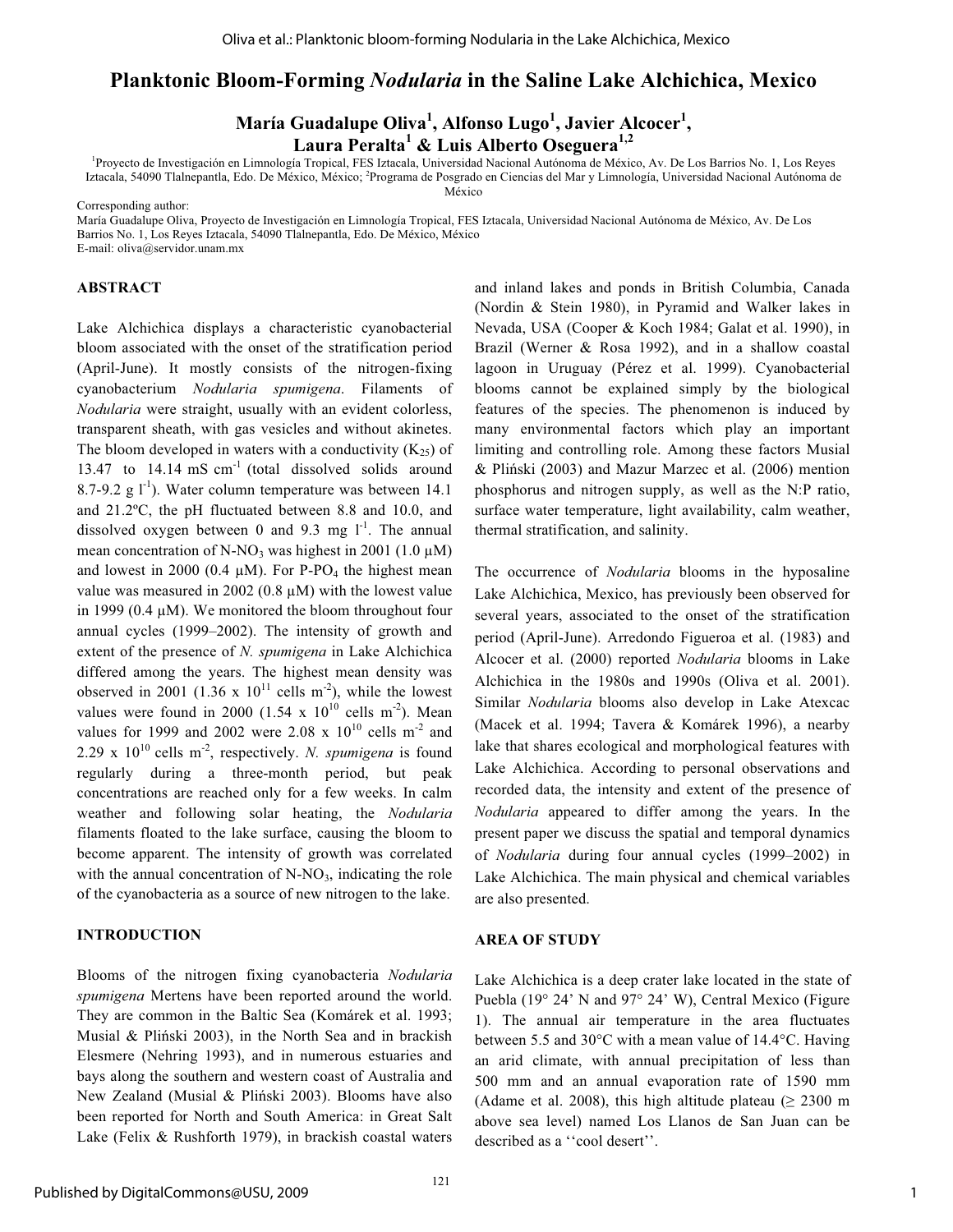

**Figure 1**–Lake Alchichica, Puebla, Mexico.

The surface area of Lake Alchichica is  $2.3 \text{ km}^2$  (diameter 1733 m). It has a volume of 9.42 x  $10^7$  m<sup>3</sup>, a maximum depth of 62 m and a mean depth of 40.9 m (Filonov et al. 2006). The lake is warm monomictic (Alcocer et al. 2000). Mixing takes place from the end of December or the beginning of January until the onset of the stratification period by the end of April or beginning of May. A welldeveloped thermocline is present from June-July until October-November. After November, the thermocline deepens and becomes weaker until its breakup in late December or early January. Besides the spring bloom of *Nodularia*, Lake Alchichica displays a winter diatom bloom coinciding with the mixing period.

Lake Alchichica is a unique hyposaline  $(8.5 \pm 0.2 \text{ g } l^{-1})$ ; Na-Mg and Cl-HCO<sub>3</sub> dominated) and alkaline ( $pH = 9.0$  $\pm$  0.1) aquatic system (Vilaclara et al. 1993), characterized by several endemic species and unique features such as tufa towers. The endemic biota described include the atherinid fish *Poblana alchichica* (De Buen 1945), the ambystomatid salamander *Ambystoma taylori* (Brandon et al. 1981), the isopod *Caecidotea williamsi* (Escobar Briones & Alcocer 2002), and more recently the centric diatom *Cyclotella alchichicana* (Oliva et al. 2006).

## **MATERIALS AND METHODS**

Sampling took place monthly at the central and deepest part of the lake during 1999–2002. Mid-day *in situ* profiles of temperature, dissolved oxygen, pH and conductivity  $(K_{25})$ were obtained with a calibrated Hydrolab® DS3/SVR3 multiparameter water-quality data logger and logging system (discrete readings every meter). Ten water samples (depth 2, 5, 10, 15, 20, 25, 30, 40, 50 and 60 m) for phytoplankton analysis were obtained with a 5 l Niskin-type water sampler. Two 500 ml sub-samples from each sampling depth were fixed, one with 4% formaldehyde and

the other with Lugol´s solution (1%). Cyanobacteria were counted in a 50 ml settling chamber with a Zeiss inverted microscope following the Utermöhl method (APHA 1985; Wetzel & Likens 2000). The length and width of *Nodularia* filaments, vegetative cells and heterocytes were measured with an eyepiece micrometer. A hundred independent measurements were made for each cell type. The length of the filament measured was then divided by the length of the cells. This procedure was repeated several times with different filaments and an arithmetic mean was established (APHA et al. 1985). Integrated values for the water column were obtained using linear interpolation, and the total abundance of *Nodularia* was expressed per unit area (cells  $m<sup>-2</sup>$ ) rather than per volume units since the phytoplankton rarely homogeneously distributed (Payne 1986).

Another set of samples was collected from the same depths for nutrient analyses. These samples were maintained in the cold (4ºC) and in darkness until analysis. Nitrate and phosphate (soluble reactive phosphorus) analysis followed standard methods (Strickland & Parsons 1972), adapted by Kirkwood (1994) for a Skalar Sanplus segmented flow autoanalyzer system.



**Figure 2**–*Nodularia spumigena* straight filaments showing heterocytes. Scale bar =  $10 \mu m$ .

### **RESULTS**

*Nodularia* in Lake Alchichica showed the following morphological traits: filaments were straight and composed of discoid vegetative cells  $7-12 \mu m$  wide (mean  $8.1 \mu m$ ) and  $2.7 - 3.6 \mu m$  long (mean  $3.4 \mu m$ ), with gas vesicles. Filaments usually had an evident colorless, transparent sheath. Heterocytes were  $6.1\n-10.9 \mu m$  wide (mean 10  $\mu$ m) and  $4.5\n-6.4 \mu m$  long (mean  $5.6 \mu m$ ). They were present after every 12 to 16 vegetative cells (mean 13 cells) (Figure 2). Akinetes were never observed. According to its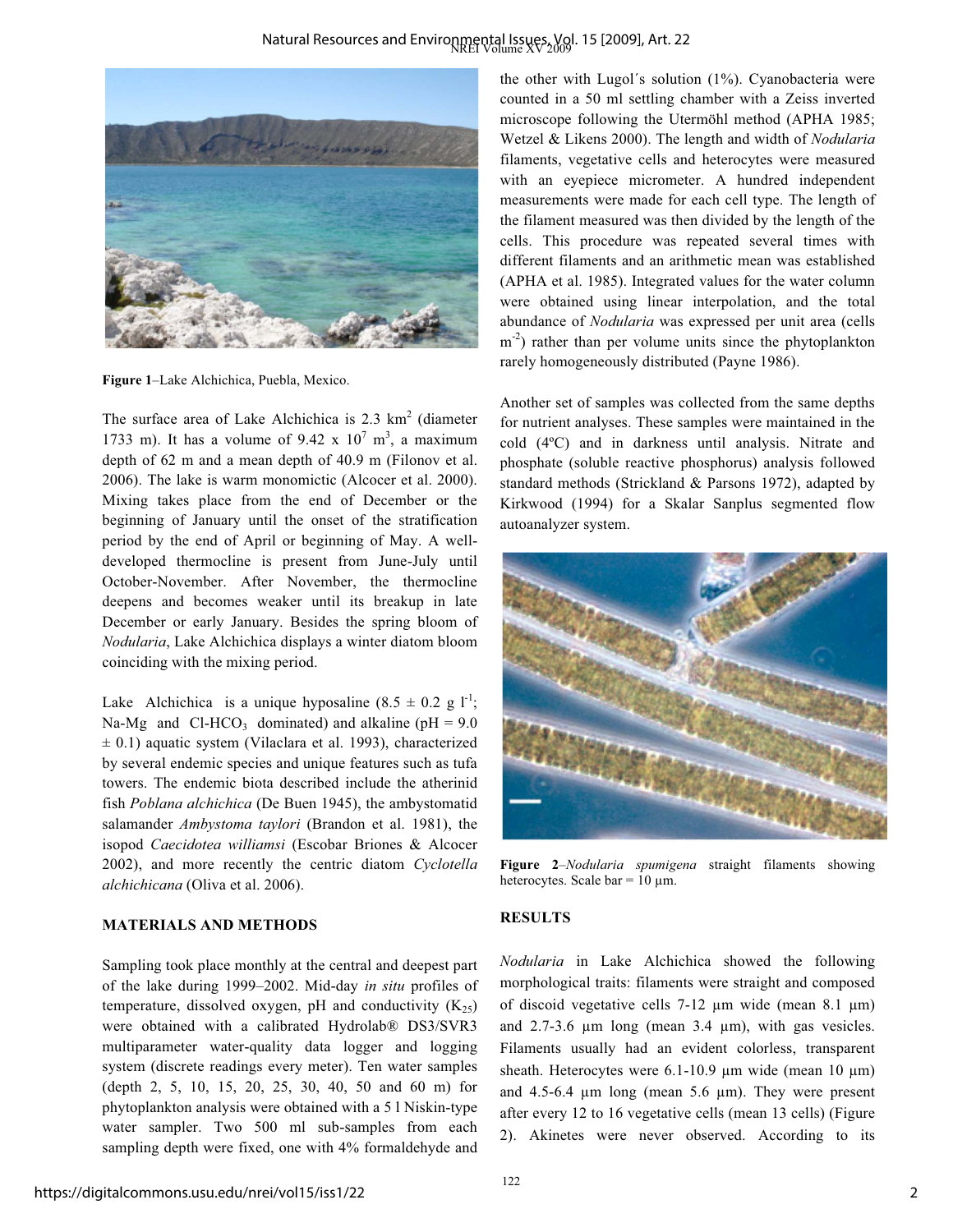## Oliva et al.: Planktonic bloom-forming Nodularia in the Lake Alchichica, Mexico<br>ISSLR 10th International Conference & FRIENDS of Great Salt Lake 2008 Forum

morphological features and comparison with other descriptions (Nordin & Stein 1980; Pérez et al. 1999), our species corresponds to *Nodularia spumigena*. It is important to point out the existence of several morphotypes associated with local environmental conditions (Musial & Plinski 2003; Mazur Marzec et al. 2006). A definitive identification of *N. spumigena* requires studies that include ultrastructural and molecular biology considerations (Albertano et al. 1996; Hayes & Barker 1997). Such studies are still pending on the *Nodularia* of Lake Alchichica.

The  $K_{25}$  of Lake Alchichica varied from 13.47 to 14.14 mS cm<sup>-1</sup> (around 8.7-9.2 g  $I<sup>-1</sup>$ ) during the study period, confirming its hyposaline nature. The water column temperature ranged between 14.1 and 21.2ºC, the pH fluctuated between 8.8 and 10.0, and dissolved oxygen between 0 and 9.3 mg  $1^{-1}$  during the four years. Anoxic conditions were present in the deeper layers during the stratification period. Table 1 presents the  $N-NO<sub>3</sub>$  annual mean concentration, being highest in 2001 (1.0  $\mu$ M) and lowest in 2000 (0.4  $\mu$ M). For P-PO<sub>4</sub> the highest mean value was measured in 2002 (0.8  $\mu$ M) and the lowest value in 1999 (0.4 µM). *N. spumigena* blooms in Lake Alchichica became apparent when calm weather and solar heating were present and filaments floated to the lake surface (Figure 3).

**Table 1–Annual range and mean concentration values of**  $N-NO<sub>3</sub>$ **.** and  $P-PO<sub>4</sub><sup>3</sup>$  in Lake Alchichica, 1999–2002.

| Year                                             | 1999                | 2000                | 2001                | 2002                |
|--------------------------------------------------|---------------------|---------------------|---------------------|---------------------|
| $N-NO_3(\mu M)$<br>Range<br>Annual<br>mean value | $0.04 - 4.2$<br>0.7 | $0.01 - 1.9$<br>0.4 | $0.06 - 5.2$<br>1.0 | $0.01 - 4.8$<br>0.5 |
| $P-PO4(\mu M)$<br>Range<br>Annual<br>mean value  | $0.01 - 3.2$<br>0.4 | $0.05 - 3.6$<br>0.6 | $0.2 - 4.0$<br>0.7  | $0.12 - 4.2$<br>0.8 |

*N. spumigena* was the dominant species of the phytoplankton assemblage within the cyanobacteria bloom in all four years. The intensity of growth and extent of the presence of *N. spumigena* in Lake Alchichica differed among years (Figure 4). In 2001 the highest mean integrated column density was found  $(1.36 \times 10^{11} \text{ cells m}^{-2})$ , while 2000 had the lowest values  $(1.54 \times 10^{10} \text{ cells m}^{-2})$ . Mean values for 1999 and 2002 were 2.02 x  $10^{10}$  and 2.29 x  $10^{10}$  cells m<sup>-2</sup>, respectively. The maximum singledepth density was  $1.05 \times 10^5$  cells ml<sup>-1</sup> (surface water, May  $30<sup>th</sup>$  2001). The species was found along a four-month period (April to July) with peak concentrations lasting a few weeks only. In 1999 *Nodularia* was present for longer (7 months), including the mixing phase of the lake, when a diatom bloom is usually present. In 2002 the presence of *Nodularia* began in May and lasted until September.

We tried to establish a criterion to assess the presence of a bloom. The average value  $(4.64 \times 10^{10} \text{ cells m}^{-2})$ , using all data when *Nodularia* was present, was used as a criterion for bloom conditions. Values above this average were considered as bloom. According to this criterion, blooms were present in June 1999, in May and June 2001 and in June 2002, but not in 2000 (Figure 4).



**Figure 3**–Accumulation of filaments during the *N. spumigena* bloom.

#### **DISCUSSION**

*N. spumigena* trichomes exist in different forms. In the Baltic Sea, *N. spumigena* displays three different forms: straight, coiled and spirally coiled (Komárek et al. 1993). In contrast, the population from Lake Alchichica is always straight, similar to other North and South American *N. spumigena* populations such as those in brackish coastal waters and inland lakes of British Columbia, Canada (Nordin & Stein 1980), in Walker and Pyramid Lakes, Nevada (Cooper & Koch 1984; Galat et al. 1990), in Great Salt Lake, Utah (Stephens 1990), in Rio Grande do Sul, Brasil (Werner & Rosa 1992), and in Castillos Lagoon, Uruguay (Pérez et al. 1999).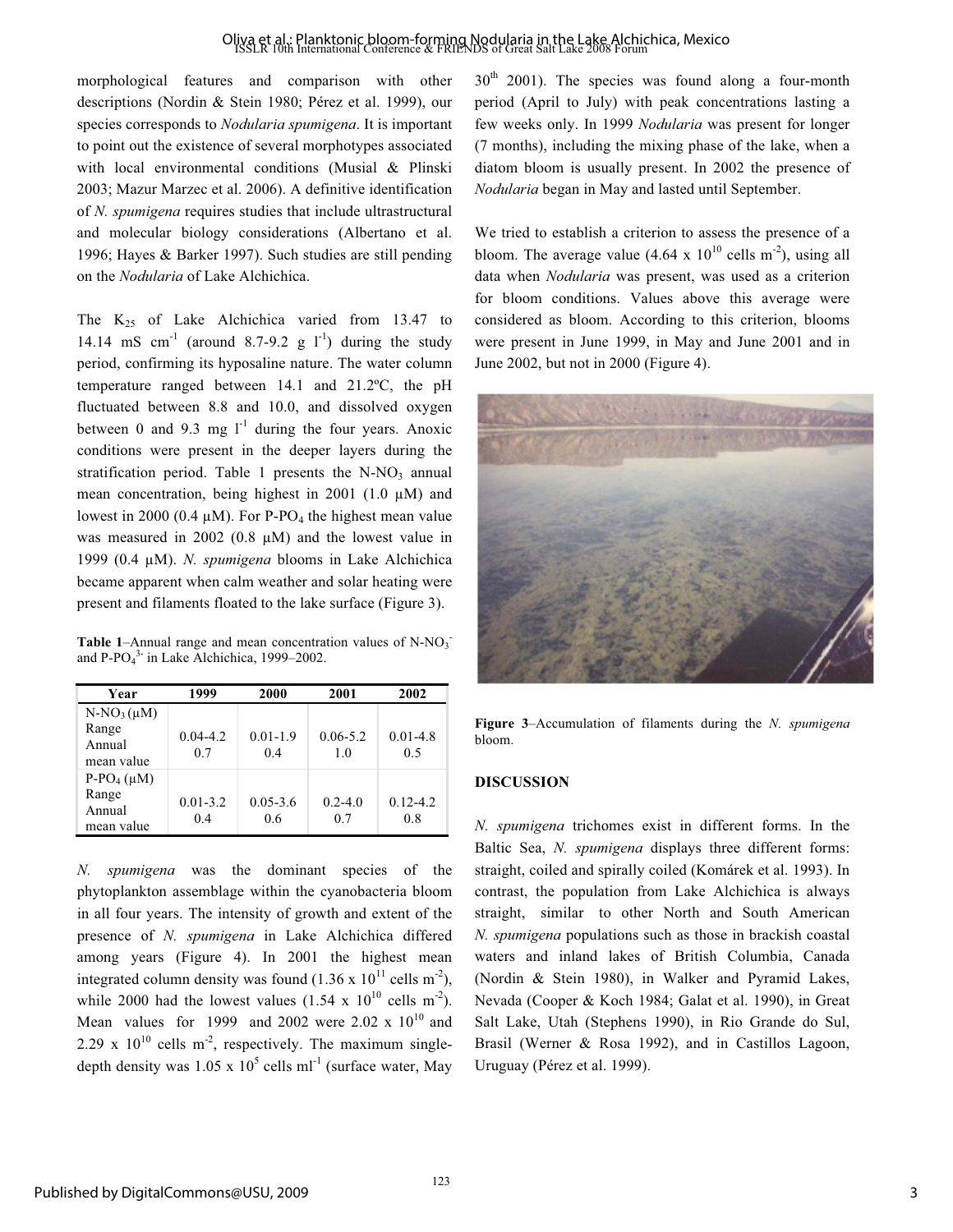Natural Resources and Environmental Issues, Vol. 15 [2009], Art. 22<br>NREI Volume XV 2009. 15 [2009], Art. 22



**Figure 4**–Interannual variation of densities of *N. spumigena* integrated over the water column in Lake Alchichica, 1999–2002. X = annual mean value.

Analyses of the 16S rRNA nucleotide sequence by Lehtimäki et al. (2000) indicated a great similarity between genotypes of the genus *Nodularia*. Although this gene is conserved and cannot therefore be used as a tool in the taxonomic identification of *Nodularia* species, there was a notable difference in the gene sequence between toxic and non-toxic *Nodularia* species. Laamanen et al. (2001) and Lyra et al. (2005) concluded that in the Baltic Sea there are only three species of *Nodularia*: one planktonic and toxin producing, with gas vesicles, which fits the description of *N. spumigena*, and two benthic, non-nodularin-producing species, without gas vesicles, namely *N. sphaerocarpa* and *N. harveyana*. The Lake Alchichica population is planktonic and contains gas vesicles; however, there is currently no evidence that this species produces toxins like *N. spumigena* from the Baltic Sea. Levels of nodularin will be tested in the future.

Some blooms of *N. spumigena* have been related to eutrophication processes (Hallegraeff 1993), although Pérez et al. (1999) mentioned that cyanobacterial blooms may be natural events and are not necessarily a consequence of eutrophication. The presence of *Nodularia* blooms in Lake Alchichica agrees with the last point of view, since this is an oligotrophic lake.

There are several factors that influence the growth and the extent of development of *N. spumigena* blooms in water bodies, the most important being salinity, temperature and light availability (Hamel & Huber 1985). *N. spumigena* requires salt concentrations between 5 and 20 g  $1^{-1}$  to be present. Maximum growth is achieved at salt concentrations from 5 to 10 g  $1^{-1}$ , especially when sulfate and sodium are dominant (Nordin & Stein 1980). Salinity in Lake Alchichica is in the range between 8.5 and 9 g  $1^{-1}$ , and its water contains high concentrations of sulfate and sodium (Vilaclara et al. 1993); both characteristics appear adequate

for *Nodularia* growth requirements. High water temperatures promote *Nodularia* blooms in saline and brackish waters (Lehtimäki 2000). According to Nordin & Stein (1980), best growth is achieved between 25 and 30ºC. The highest temperatures in Lake Alchichica surface waters range between 18 and 21ºC, below the optimum range. Nordin & Stein (1980) indicate pH values above 10.0 to be the best for *Nodularia* growth; Lake Alchichica's pH is close to this optimum value. Light availability is also an important factor for *Nodularia* to develop. From April to June, while *Nodularia* usually reaches its maximum densities, solar radiation showed the highest values (up to 1200 W  $m^{-2}$ ). In addition, Lake Alchichica is a transparent lake with a photic zone depth between 13 and 38 m (Adame et al. 2008). A short period that combines high solar radiation and calm weather appears to favor accumulation of the cyanobacteria at the lake surface, making presence of *Nodularia* clearly visible. Cloudy and windy weather prevents the cyanobacteria from accumulating at the water surface (Lehtimäki 2000).

Nitrogen and phosphorus concentrations and the N/P ratio are also important factors. Scarcity of nitrogen promotes development of nitrogen fixing cyanobacteria such as *Nodularia* (Paerl 1996). Due to its nitrogen-fixation capacity, *Nodularia* has a competitive advantage when N is the limiting nutrient for phytoplankton growth. The low dissolved inorganic nitrogen: soluble reactive phosphorus ratios (1.2-12.9, mean 6.71) found in Lake Alchichica by Adame et al. (2008) clearly suggests nitrogen to be the nutrient that most likely limits phytoplankton growth.

Several investigations have shown that low inorganic N concentrations precede blooms of nitrogen fixing cyanobacteria, while a decrease in phosphate levels has been observed in conjunction with blooms of *N. spumigena* (Cooper & Koch 1984). High concentrations of ammonium,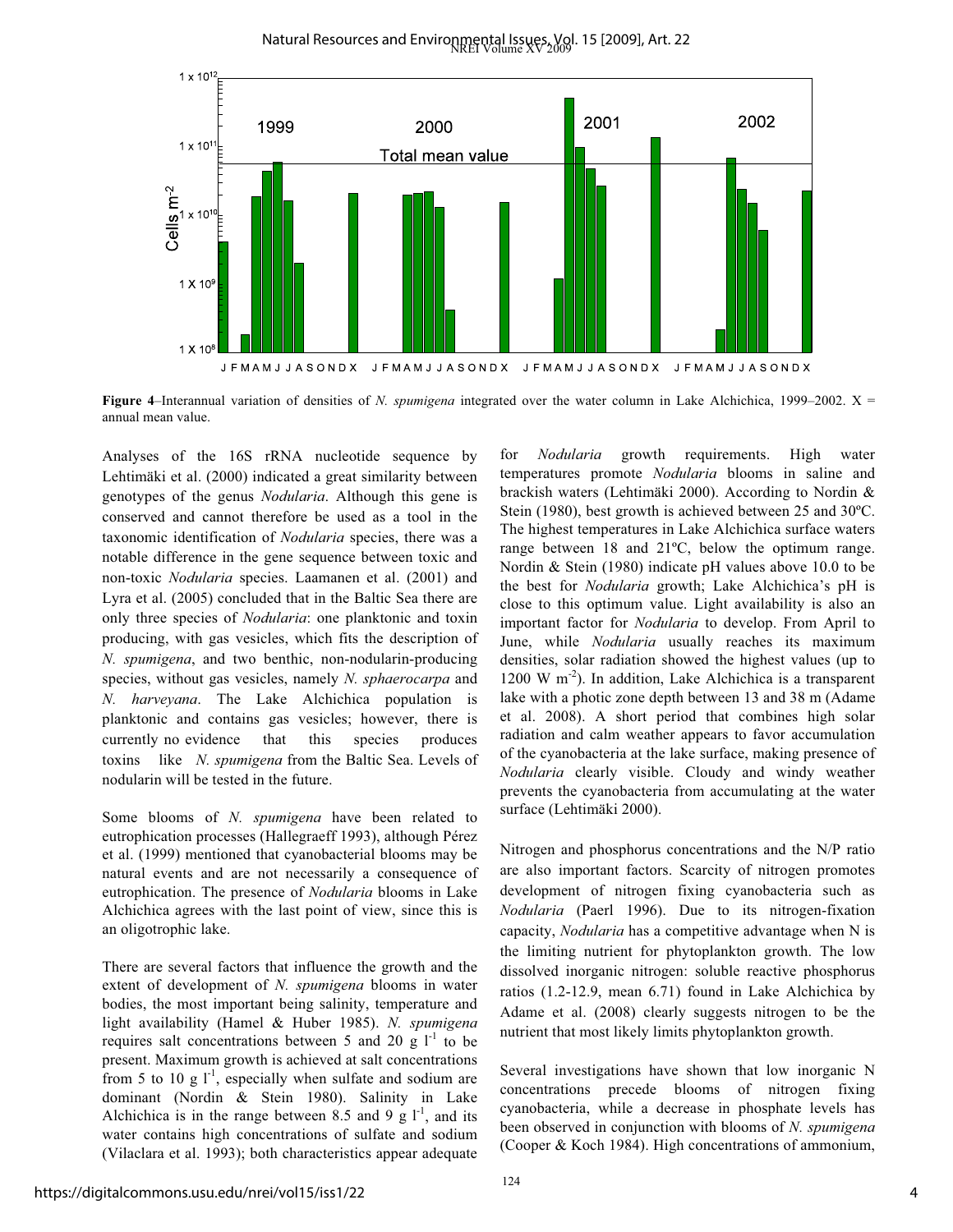nitrate, and organic nutrients are released into the water during cyanobacterial decay (Engström-Öst et al. 2002). In Lake Alchichica, the highest  $N-NO<sub>3</sub>$  concentrations were coupled with the highest *N. spumigena* growth (2001), and the lowest  $NO<sub>3</sub>$  concentrations with the lowest densities (2000).

It is difficult to compare *N. spumigena* densities from different lakes, since values are given in different units (filaments  $ml^{-1}$  or cells  $ml^{-1}$ ) and are not calculated on an area basis (i.e., cells  $m<sup>-2</sup>$ ). Maximum densities are commonly found at or close to the surface (around a depth of one meter) but in our case *N. spumigena* was usually found in the upper 10 m and some times throughout the entire water column (60 m). Lake Alchichica peak concentrations  $(1.05 \times 10^5 \text{ cells ml}^{-1})$  are much higher than those reported from Walker Lake  $(3.4 \times 10^4 \text{ cells ml}^{-1})$  by Cooper & Koch (1984) and from Pyramid Lake (3200 cells ml<sup>-1</sup>) by Galat et al. (1981). Felix & Rushforth (1979) mentioned maximum densities of one thousand filaments per milliliter in Great Salt Lake. According to Paerl (1988), densities above  $10^4$  to  $10^6$  cells per milliliter of a single species could indicate the presence of a bloom. Following this criterion, *N. spumigena* bloomed in Lake Alchichica only in May 2001 with values between  $4.1 \times 10^4$  and 1.1 x  $10^5$  cells ml<sup>-1</sup> were observed in the top five meters. The rest of the time, densities were always below  $10^4$  cells per milliliter.

*N. spumigena* appears to be an important source of nitrogen for Lake Alchichica. Falcón et al. (2002) measured acetylene reduction rates of up to  $78.9 \pm 12.1$  µmol m<sup>-2</sup> h<sup>-1</sup> during the 2001 bloom. As mentioned previously,  $N-NO<sub>3</sub>$ concentrations after the 2001 bloom were the highest of the whole period, while the minimum  $N-NO_3$  concentrations coincided with the lowest *N. spumigena* densities in 2000. This observation provides indirect support for the relevance of this species as a source of new nitrogen to the lake, as has been observed in other saline lakes (Hamilton Galat & Galat 1983). Nitrogen appears to be incorporated in the lake throughout the *Nodularia* bloom, and the nitrogen is released as ammonia during its mineralization by heterotrophic bacteria. Other modes of incorporation such as foraging are considered to be of low importance due to the fact that this species is poorly used as food for zooplankton (Hamilton Galat & Galat 1983).

In conclusion, while the water temperature is below its optimum range, the salinity, pH and light conditions explain the presence of *N. spumigena* in Lake Alchichica. The concentrations of nitrogen and phosphorus and their ratio determine the peak growth of *N. spumigena* during the onset of the early stratification. The intensity of *N. spumigena* growth appears to be related with the postpeak N-NO<sub>3</sub> concentration, indicating the role of the cyanobacteria as a source of new nitrogen to the lake through  $N_2$  fixation and subsequent mineralization.

## **ACKNOWLEDGEMENTS**

This research was supported by two grants from the Consejo Nacional de Ciencia y Tecnología (CONACyT): Limnoecología tropical: Interacciones cuenca de drenajelag. (CONACYT-41667) and Acoplamiento Física Lacustre-Procesos Biogeoquímicos en un Lago Tropical Profundo (CONACYT-34893-T). We thank Sergio Castillo (ICMyL, UNAM) for nutrient analyses.

### **REFERENCES**

- Adame, M.F., J. Alcocer & E. Escobar. 2008. Size fractionated phytoplankton biomass and its implications for the dynamics of an oligotrophic tropical lake. Freshwater Biology 53: 22–31.
- Albertano, P., D. Di Somma, D. Leonardi, A. Canini & M. Grilli Caiola. 1996. Cell structure of planktic cyanobacteria in Baltic Sea. Algological Studies 83: 29–54.
- Alcocer, J., A. Lugo, G. Vilaclara, M.R. Sánchez & E. Escobar. 2000. Water column stratification and its implications in a tropical, warm monomictic, saline lake Alchichica, Puebla, Mexico. Verhandlungen der Internationale Vereinigung für Limnologie 27: 3166–3169.
- American Public Health Association Washington (APHA). 1985. Standard Methods for the Examination of Water and Wastewater. American Public Health Association, Washington, DC, 1269 pp.
- Arredondo Figueroa, J.L., L.E. Borrego Enríquez, R.M. Castillo Domínguez & M.A. Valladolid Laredo. 1983. Batimetría y morfometría de los lagos maars de Cuenca de Oriental, Puebla, México. Biotica 8 (1): 37–47.
- Brandon, R.A., E.J. Maruska & W.T. Rumph. 1981. A new species of neotenic *Ambystoma* (Amphibia, Caudata) endemic to Laguna Alchichica, Puebla, Mexico. Bulletin of the Southern California Academy of Sciences 80: 112– 125.
- Cooper, J.J. & D.L. Koch. 1984. Limnology of the desertic terminal lake, Walker Lake, Nevada, USA Hydrobiologia 118: 275–292.
- De Buén, F. 1945. Investigaciones sobre ictiología Mexicana. Anales del Instituto de Biología Universidad Nacional Autónoma de México 16: 475–532.
- Engström-Öst, J., M. Koski, K. Schmidt, M. Viitasalo, S.H. Jónasdóttir, M. Kokkonen, S. Repka & K. Sivonen. 2002. Effects of toxic cyanobacteria on a plankton assemblage: community development during decay of *Nodularia spumigena*. Marine Ecology Progress Series 232: 1–4.
- Escobar Briones, E. & J. Alcocer. 2002. *Caecidotea williamsi* (Crustacaea: Asellidae), a new species from a saline crate-lake in the eastern Mexican Plateau. Hydrobiologia 477: 93–105.
- Falcón, L.I., E. Escobar Briones & D. Romero. 2002. Nitrogen fixation patterns displayed by cyanobacterial consortia in Alchichica crater-lake, Mexico. Hydrobiologia 467: 71–78.
- Felix, E.A. & S.R. Rushforth. 1979. The algal flora of the Great Salt Lake, Utah. Nova Hedwigia 31: 163– 195.